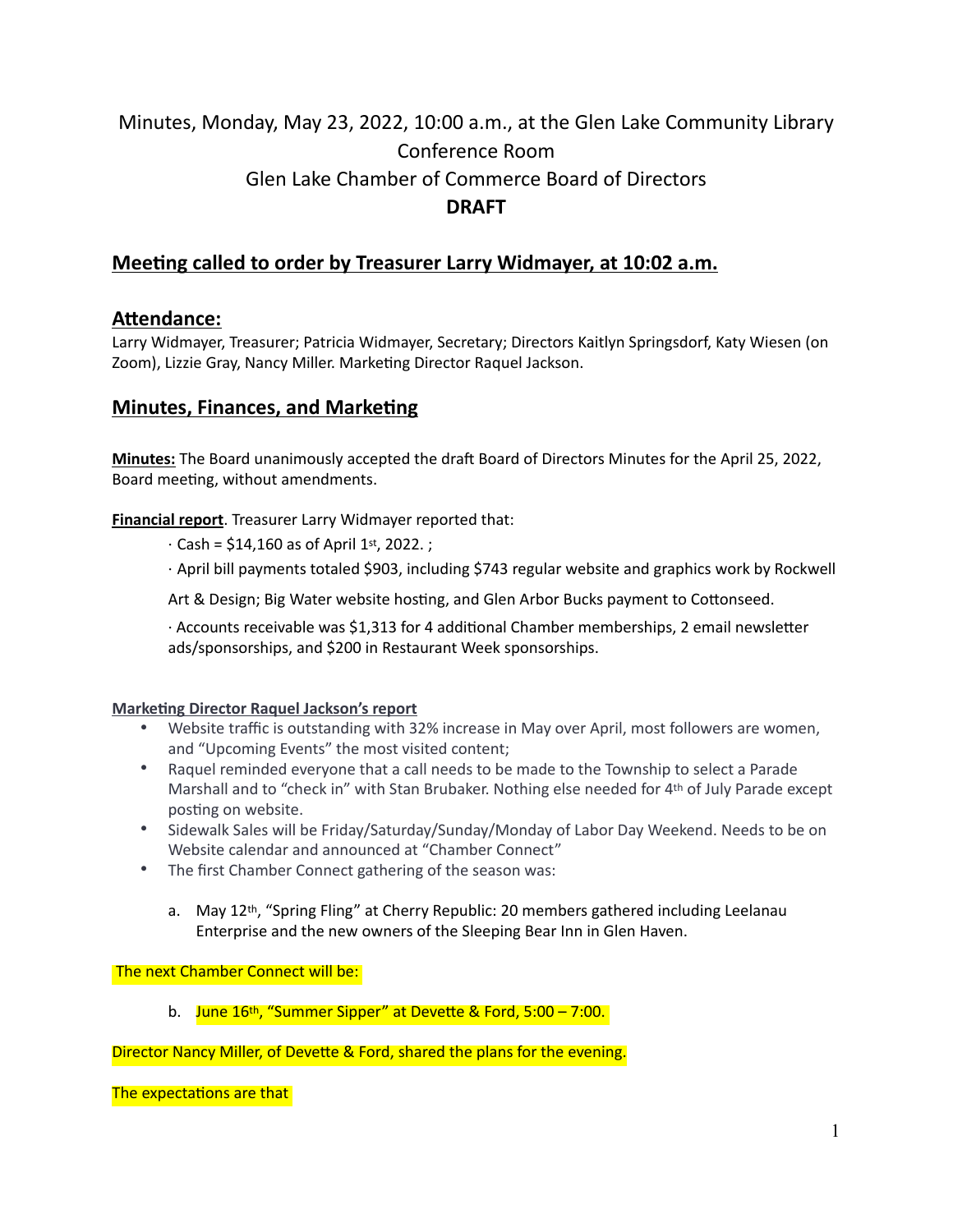- Check-in table/Signin/drink ticket for complimentary pour/ (in the case of Devette & Ford, it will be flavored waters/Great Lake Tea & Spice drinks, which will double as a raffle ticket
- Welcome from host business, announcements/what's happening, introduction of any special guests/new businesses/ raffle drawing

The Events Committee organized a local promotional event the weekend before Memorial Day (20<sup>th</sup>, 21st, 22<sup>nd</sup>), themed: "Season Opener" with cards with 6 bases distributed to win Glen Arbor Bucks, and flyers out to all the Chamber businesses. The goal is for town "guests" to be incentivized to visit businesses before the season opens.

- 250 Punch Cards were distributed:
	- $\circ$  Participating visitors picked up and then turned in their punch cards at M22 Wine Store and Cottonseed;
	- $\circ$  Each participating business used either a hole punch or unique sticker to mark a "base".
	- $\circ$  Participating customers must purchase something to get a stamp on their card.
- Prizes: Glen Arbor Bucks.

The Event Committee recommended that this continue for May 2023 given interest this year. But just use stickers in the future to mark the respective businesses. Punches too complicated.

Too, someone needs to talk with Tim & Bonnie about accepting Glen Arbor Bucks.

#### **Restaurant Week, April 29-May 7th**

 Brooke reported Restaurant Week was a great success this year with most restaurants selling out. La Becasse actually extended for another week. The menus were posted on the Chamber website.

The following restaurants participated :

- Art's
- Blu
- Broomstacks
- Cherry Public House
- Funistrada
- LaBecasse
- Western Avenue Grill

Based on feedback from the participating restaurants, it was decided that in 2023, no fixed price will be posted for meals. Rather, each restaurant will post their menus and set their own price point based on costs and menu complexity.

#### **Holiday Marketplace rescheduled per Events Committee**

Patricia was asked to canvas artisans about interest in a restaged Holiday Marketplace to be on Saturday, October 15th at the Township Hall. In order to assess interest, she shared the following letter that was sent to more than 20 artisans who participated in previous years in order to assess interest: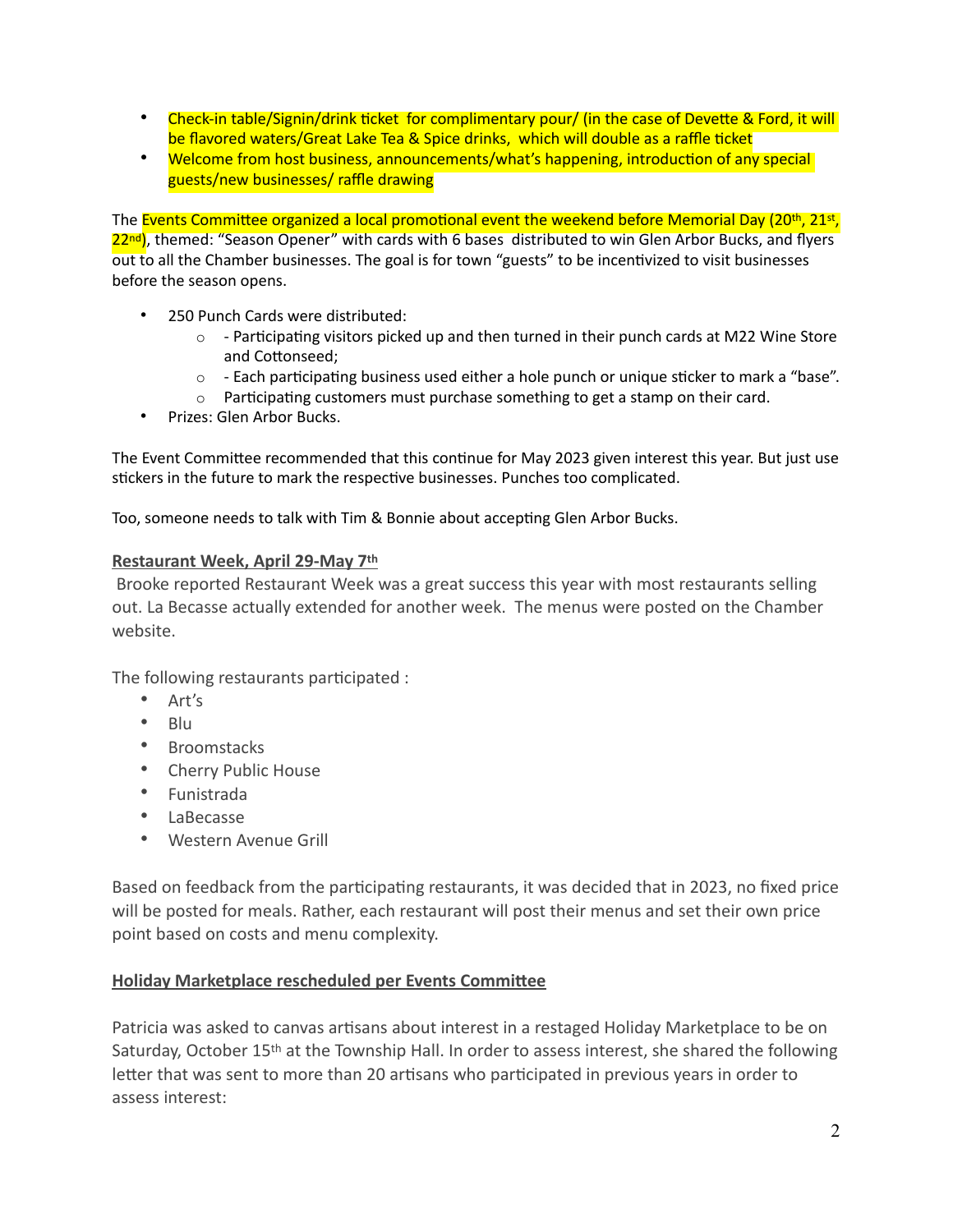Dear Artisan,

"The Glen Lake Chamber of Commerce is exploring a new Holiday Marketplace experience this year and are VERY hopeful that you will join us to make it happen for the benefit of your business, our community and visitors. Because we no longer have an event chair available for Thanksgiving Weekend, it is our plan to restage it on Saturday, October 15th, at the very beginning of the holiday time, at the Township Hall. Call it a "Plan-Ahead-to-Get-All-of-Your-Special-Gifts-Before-You-Leave-for-the-Season" event. Moreover, we'll sponsor a wide-ranging online, social media and "on the street" marketing campaign plus special happenings from the stage, musical groups, costume events and other creative ideas to draw a crowd.

"Will you join us to offer your artistic works on Saturday, October 15th?

"We are not only writing with this invitation to join us, but, if we don't hear from you in response to this message, will call to get your feedback and confirm your participation. Too, do you recommend other quality artisans who may not have been able to join us in the past, who may be interested in showing on that day? We know there will be opportunities to add some very appealing new works."

Calls will be assigned to Board members to reach those artisans who do not respond in the next 10 days.

If the overall response is positive, plans need to be arranged to draw a crowd, to include:

- Music onstage (maybe Glen Lake Schools band, sponsored groups)
- Lord-of-the-Gourd
- Other Fall/Halloween features

# **Then, over the holidays, it is suggested that the following, become "Holidays in Glen Arbor" , through joint marketing to include:**

- **Friday after Thanksgiving**: PJ Party (time?), Bed Parade (consult with Becky & Cookie); Tree lighting/ Caroling (time?) sponsored by Township Hall
- **Saturday after Thanksgiving**: Santa & Mrs Claus on M22 patio 11:00-12:30 /Strolling Lights Festival (sponsored by M22 Store)
- **2 December events**: Ladies Night (first Wednesday in December sponsored by Cottonseed and others / Ugly Sweater Race and travel around town (Sponsored by Cherry Republic

### **Business updates:**